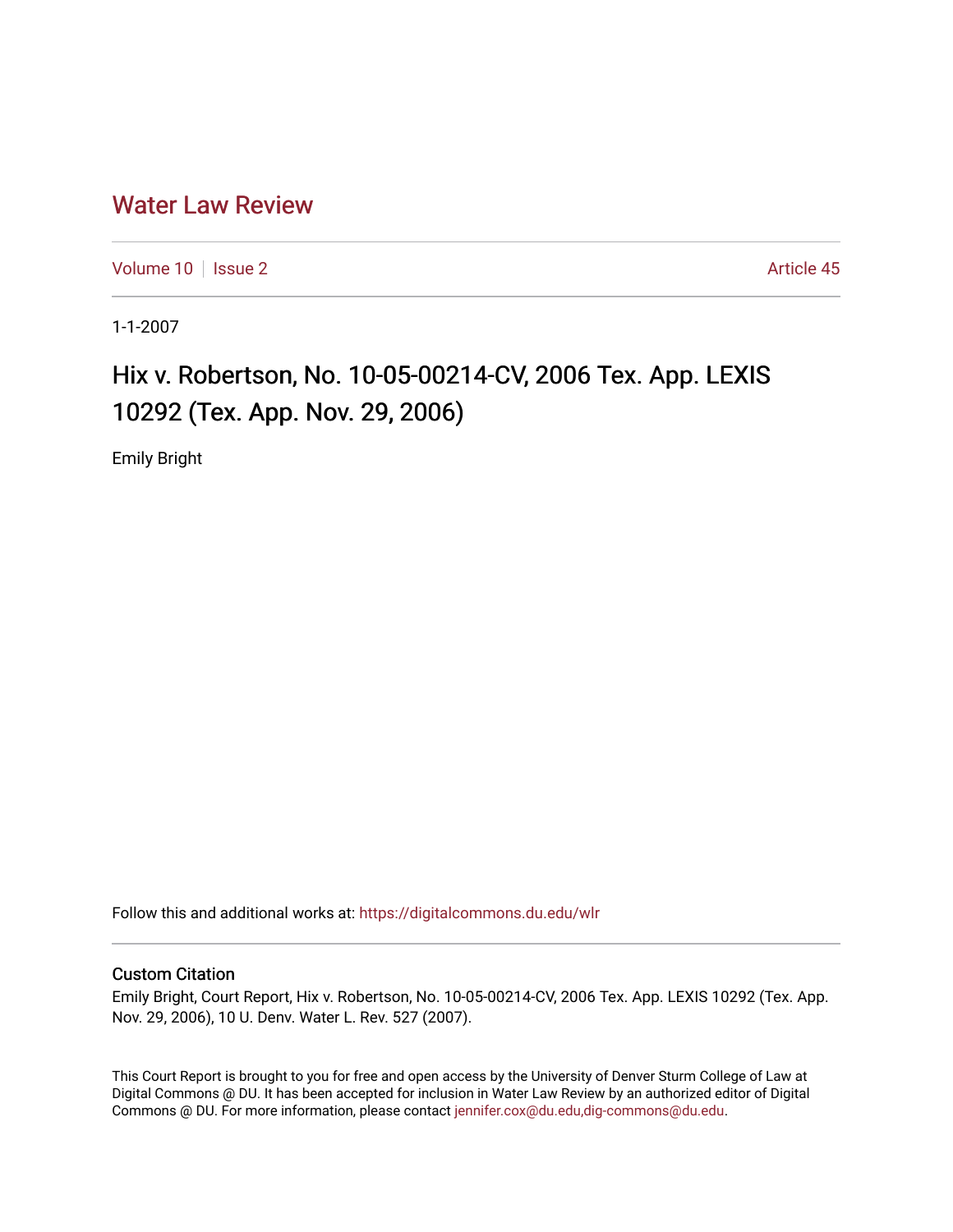OWRB is then responsible for determining if the Attorney General's intervention in the suit would best serve the public interest; the Attorney General must intervene on behalf of the state when the OWRB decides that it would be in the public interest. The court held that the trial court erred when it proceeded to determine the rights of the parties without proof that the OWRB received notice of the pending suit and, thus, depriving the public from the Attorney General's representation.

On remand, both notification of the lawsuit to the OWRB and the Attorney General's opportunity to intervene must occur.

*Michael S. Samelson*

### **TEXAS**

**Hix** v. Robertson, No. 10-05-00214-CV, **2006** Tex. **App. LEXIS 10292** (Tex. **App.** Nov. **29, 2006)** (holding that the district court properly granted summary judgment and declared a creek to be statutory navigable water where the plaintiffs had standing to sue, the creek and lake at issue met the relevant statutory definitions, and the engineers measured the creek correctly).

William Hix and William and Lester Robertson own neighboring land in Texas, through which Hog Creek runs. After the government dammed the creek, a 100 acre lake formed, 90 acres of which lie on Hix's land and the remainder on the Robertsons' land. Hix blocked the Robertsons' use of the lake **by** constructing a fence across the lake. The Robertsons sued Hix for access, seeking a declaratory judgment that Hog Creek was a statutory navigable stream and, as such, the lake is owned **by** the State for the benefit of the public for fishing, boating, and recreational purposes. The 52<sup>nd</sup> District Court Coryell County, Texas granted the Robertsons' motion for summary judgment and enjoined Hix from interfering with the Robertsons' access, use, and enjoyment of the water on Hix's land. Hix appealed on five issues.

First, Hix argued that the Robertsons did not have standing to litigate whether Hog Creek is a statutory navigable stream. Hix traced his title to an 1837 Republic of Texas land patent and relied on *Bradford v. State* to argue that only the State has standing to litigate ownership of a streambed conveyed by patent. The Court of Appeals of Texas, Tenth Circuit, Waco disagreed and held that the Robertsons, regardless of tile, had a right to use and enjoy the waters of a navigable stream. The court pointed to the "Small Bill" statute that granted title to beds of navigable streams to the riparian owner, but reserved the public's rights to the waters of navigable streams. As such, the Robertsons had standing to bring suit and have the part of Hog Creek at issue declared a statutory navigable stream.

Hix also appealed the trial court's ruling that the section of Hog Creek in question was a statutory navigable stream. The court struck